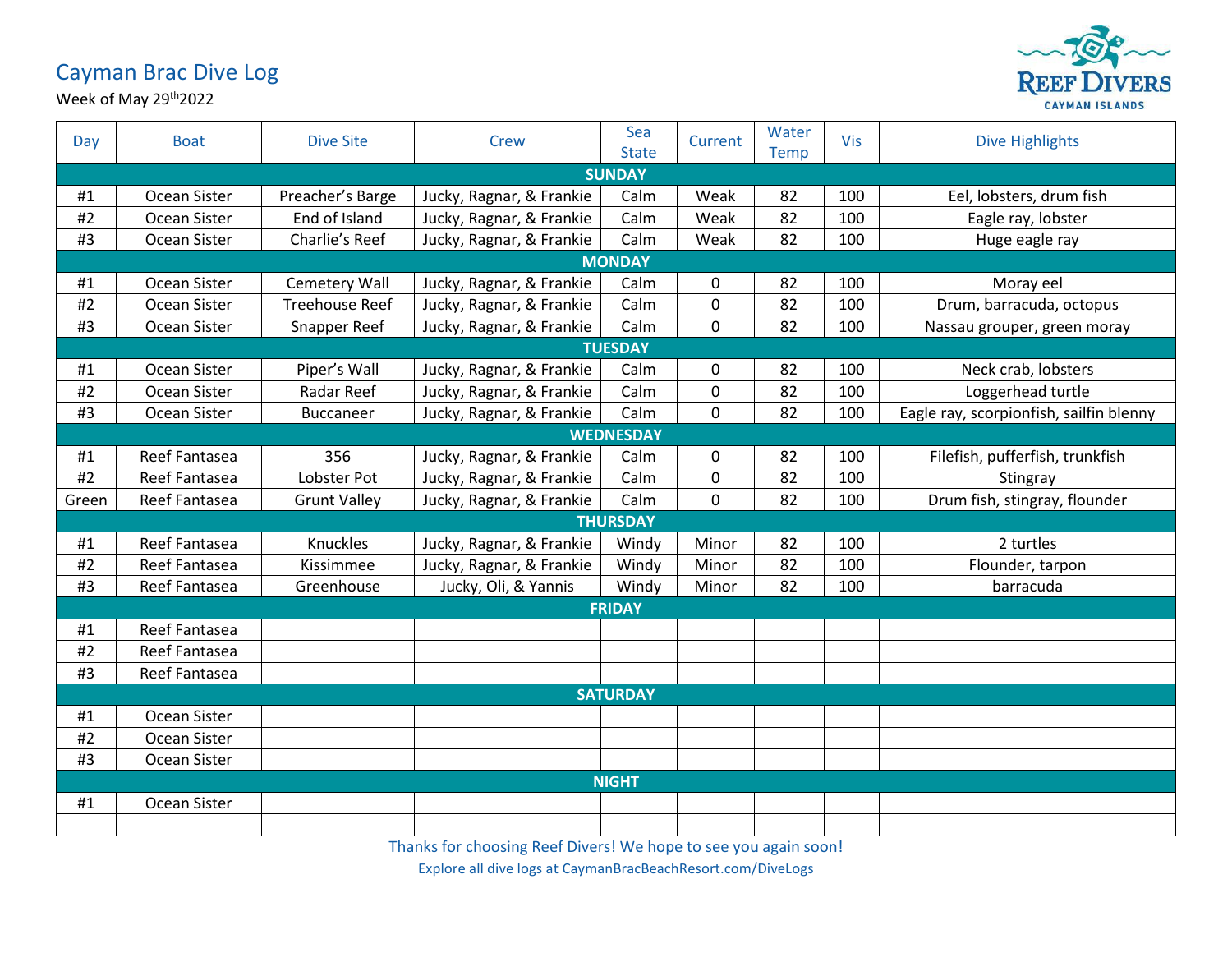## Cayman Brac Dive Log





| Day           | <b>Boat</b>         | <b>Dive Site</b>      | Crew                 | Sea<br><b>State</b> | Current        | Water<br>Temp | <b>Vis</b> | <b>Dive Highlights</b>           |  |  |
|---------------|---------------------|-----------------------|----------------------|---------------------|----------------|---------------|------------|----------------------------------|--|--|
|               |                     |                       |                      | <b>SUNDAY</b>       |                |               |            |                                  |  |  |
| #1            | <b>Coral Sister</b> | <b>Buccaneer Reef</b> | Yannis & Laura       | Calm                | $\mathbf 0$    | 82            | 100        | Lobster, spotted moray           |  |  |
| #2            | <b>Coral Sister</b> | <b>Grunt Valley</b>   | Yannis & Laura       | Calm                | $\mathbf 0$    | 82            | 100        | Lobster, grouper                 |  |  |
| #3            | Ocean Sister        | End of Island         | Yannis & Laura       | Calm                | $\mathbf 0$    | 82            | 100        | Eagle ray, flying gurnard        |  |  |
|               |                     |                       |                      | <b>MONDAY</b>       |                |               |            |                                  |  |  |
| #1            | <b>Coral Sister</b> | Piper's Wall          | Yannis & Laura       | Calm                | $\mathbf 0$    | 82            | 90         | Lobster, cowfish                 |  |  |
| #2            | <b>Coral Sister</b> | Preacher's Barge      | Yannis & Laura       | Calm                | $\mathbf 0$    | 82            | 90         | Sea horse                        |  |  |
| #3            | Ocean Sister        | <b>Turtle Alley</b>   | Yannis & Laura       | Calm                | $\mathbf 0$    | 82            | 90         | Flounder                         |  |  |
|               | <b>TUESDAY</b>      |                       |                      |                     |                |               |            |                                  |  |  |
| #1            | <b>Coral Sister</b> | 356                   | Yannis, Laura, & Oli | Calm                | $\mathbf 0$    | 82            | 90         | Eagle ray                        |  |  |
| #2            | <b>Coral Sister</b> | Snapper Reef          | Yannis, Laura, & Oli | Calm                | $\overline{0}$ | 82            | 90         | Juvenile drum, grouper           |  |  |
| #3            | <b>Coral Sister</b> | Lobster Pot           | Yannis, Laura, & Oli | Calm                | $\mathbf 0$    | 82            | 100        | Lobsters, squid                  |  |  |
|               |                     |                       |                      | <b>WEDNESDAY</b>    |                |               |            |                                  |  |  |
| #1            | <b>Coral Sister</b> | Middle Chute          | Yannis, Laura, & Oli | Calm                | 0              | 82            | 100        | Hawksbill, barracuda             |  |  |
| #2            | <b>Coral Sister</b> | Tree house            | Yannis, Laura, & Oli | Calm                | 0              | 82            | 90         | Eagle ray, viper eel, moray eel  |  |  |
| #3            | Ocean Sister        | Charlie's Reef        | Yannis, Laura, & Oli | Calm                | 0              | 82            | 80         | Juvenile drum fish               |  |  |
|               |                     |                       |                      | <b>THURSDAY</b>     |                |               |            |                                  |  |  |
| #1            | <b>Coral Sister</b> | Cemetery Wall         | Yannis, Laura, & Oli | Windy               | 0              | 82            | 100        | Moray eel, squids, lobsters      |  |  |
| #2            | <b>Coral Sister</b> | Patch Reef            | Yannis, Laura, & Oli | Windy               | 0              | 82            | 80         | Lobster, puffer fish, arrow crab |  |  |
| #3            | <b>Coral Sister</b> | Greenhouse Reef       | Yannis, Laura, & Oli | Windy               | $\mathbf 0$    | 82            | 80         | Crabs, nurse shark               |  |  |
| <b>FRIDAY</b> |                     |                       |                      |                     |                |               |            |                                  |  |  |
| #1            | <b>Coral Sister</b> |                       |                      |                     |                |               |            |                                  |  |  |
| #2            | <b>Coral Sister</b> |                       |                      |                     |                |               |            |                                  |  |  |
| #3            | <b>Coral Sister</b> |                       |                      |                     |                |               |            |                                  |  |  |
|               | <b>SATURDAY</b>     |                       |                      |                     |                |               |            |                                  |  |  |
| #1            | <b>Coral Sister</b> |                       |                      |                     |                |               |            |                                  |  |  |
| #2            | <b>Coral Sister</b> |                       |                      |                     |                |               |            |                                  |  |  |
| #3            | <b>Coral Sister</b> |                       |                      |                     |                |               |            |                                  |  |  |
| <b>NIGHT</b>  |                     |                       |                      |                     |                |               |            |                                  |  |  |
| #1            | <b>Coral Sister</b> |                       |                      |                     |                |               |            |                                  |  |  |
|               |                     |                       |                      |                     |                |               |            |                                  |  |  |
|               |                     |                       |                      |                     |                |               |            |                                  |  |  |

Thanks for choosing Reef Divers! We hope to see you again soon!

Explore all dive logs at CaymanBracBeachResort.com/DiveLogs